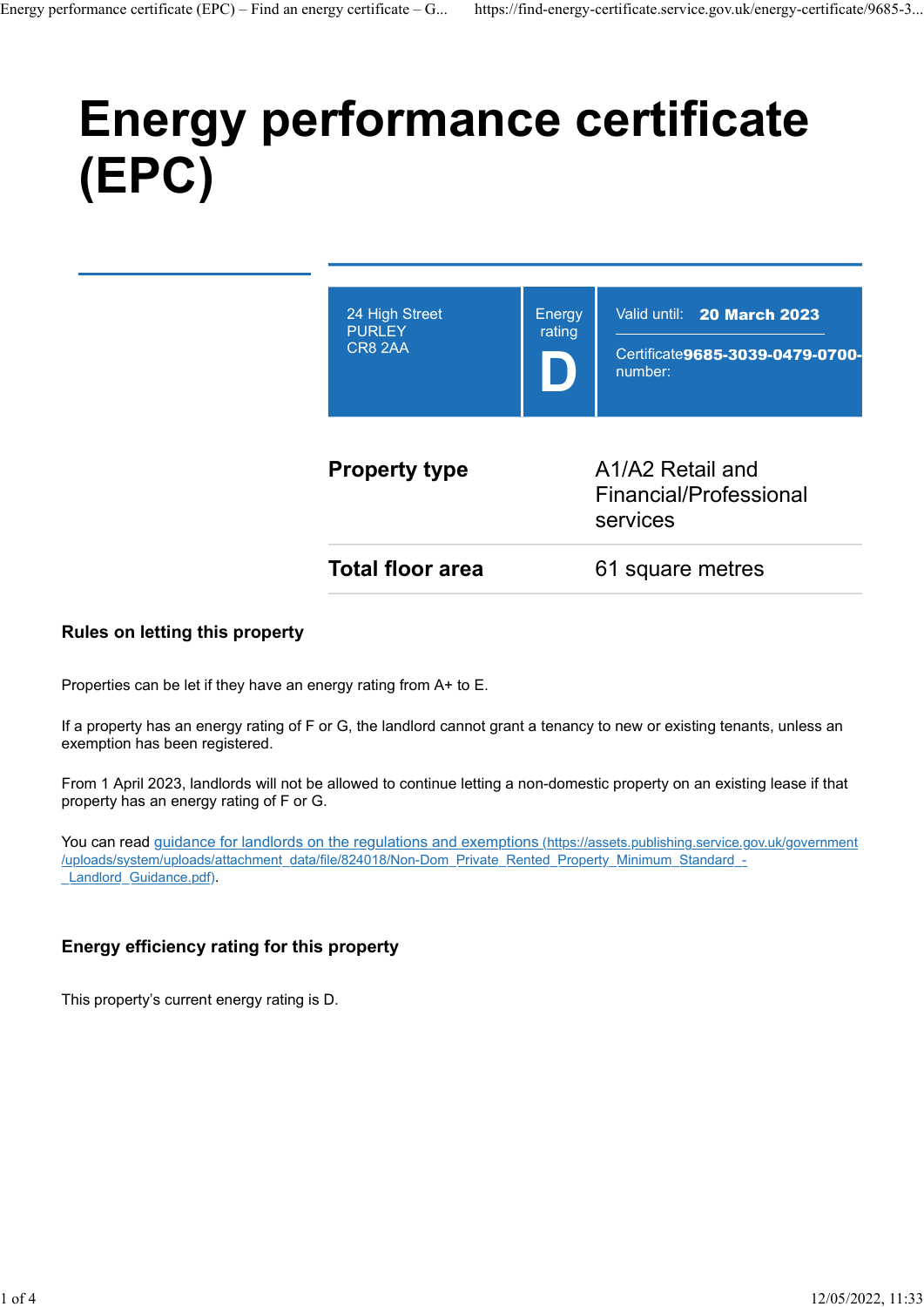

Properties are given a rating from A+ (most efficient) to G (least efficient).

Properties are also given a score. The larger the number, the more carbon dioxide (CO2) your property is likely to emit.

#### How this property compares to others

Properties similar to this one could have ratings:

# If newly built  $25 | A |$

# If typical of the existing stock 68 | C

Breakdown of this property's energy performance

| <b>Main heating fuel</b>    | <b>Grid Supplied Electricity</b>       |
|-----------------------------|----------------------------------------|
| <b>Building environment</b> | <b>Heating and Natural Ventilation</b> |
| <b>Assessment level</b>     |                                        |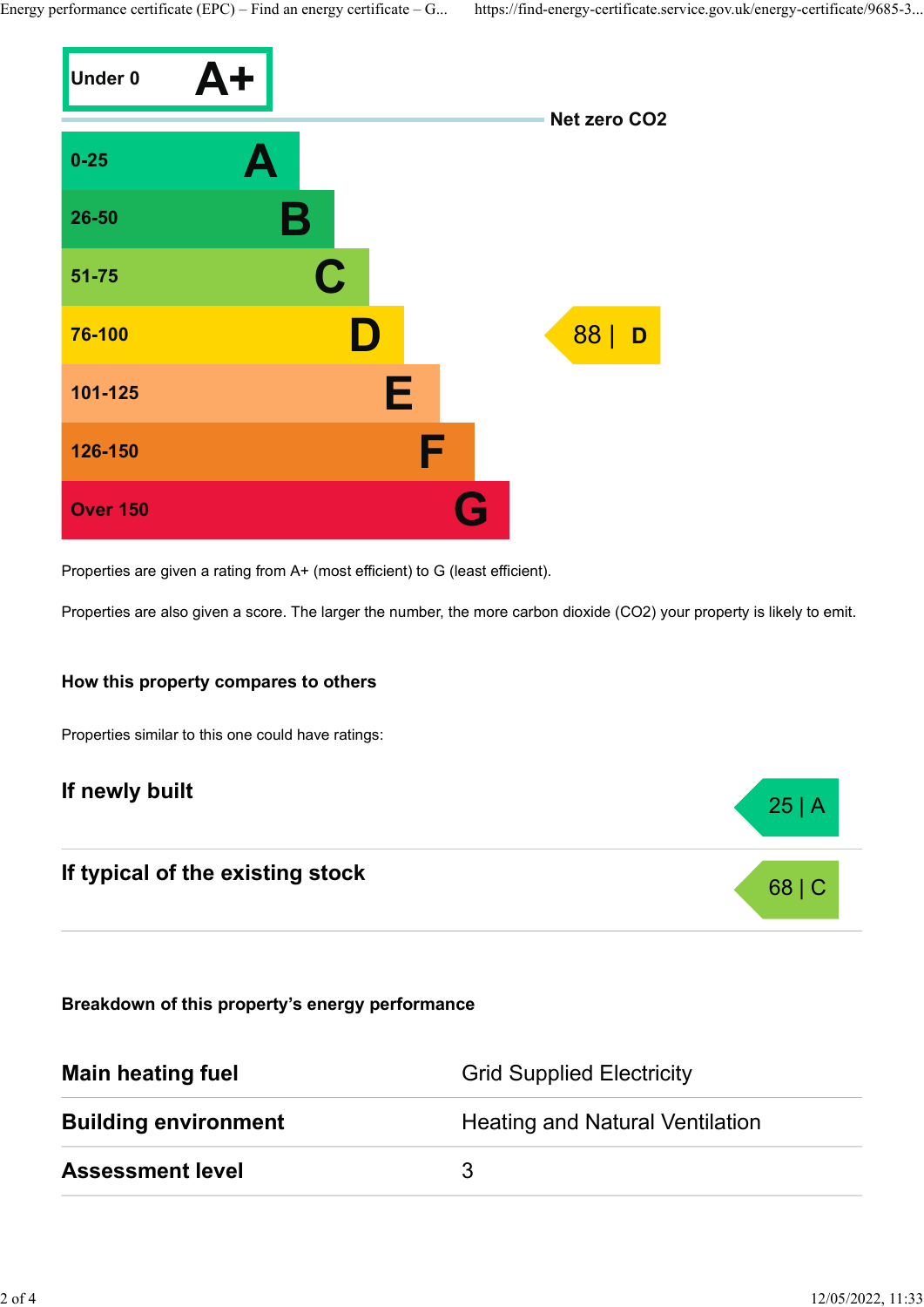# Building emission rate (kgCO2/m2 per year) Energy performance certificate (EPC) – Find an energy certificate – G... https://find-energy-certificate.service.gov.uk/energy-certificate/9685-3...<br> **Building emission rate (kgCO2/m2** 126.57<br> **per year)**

126.57

#### Recommendation report

Guidance on improving the energy performance of this property can be found in the recommendation report (/energy-certificate/0060-0747-8499-5379-1002).

#### Contacting the assessor and accreditation scheme

This EPC was created by a qualified energy assessor.

If you are unhappy about your property's energy assessment or certificate, you can complain to the assessor directly.

If you are still unhappy after contacting the assessor, you should contact the assessor's accreditation scheme.

Accreditation schemes are appointed by the government to ensure that assessors are qualified to carry out EPC assessments.

# Assessor contact details

| Assessor's name  | <b>Christopher Hall</b> |
|------------------|-------------------------|
| <b>Telephone</b> | 01883 624862            |
| <b>Email</b>     | chris@ngsurveys.com     |

### Accreditation scheme contact details

| <b>Accreditation scheme</b> | <b>NHER</b>                    |  |
|-----------------------------|--------------------------------|--|
| <b>Assessor ID</b>          | SAVA001125                     |  |
| <b>Telephone</b>            | 01455 883 250                  |  |
| <b>Email</b>                | enquiries@elmhurstenergy.co.uk |  |

## Assessment details

| <b>NG Surveys</b><br><b>Employer</b> |  |
|--------------------------------------|--|
|--------------------------------------|--|